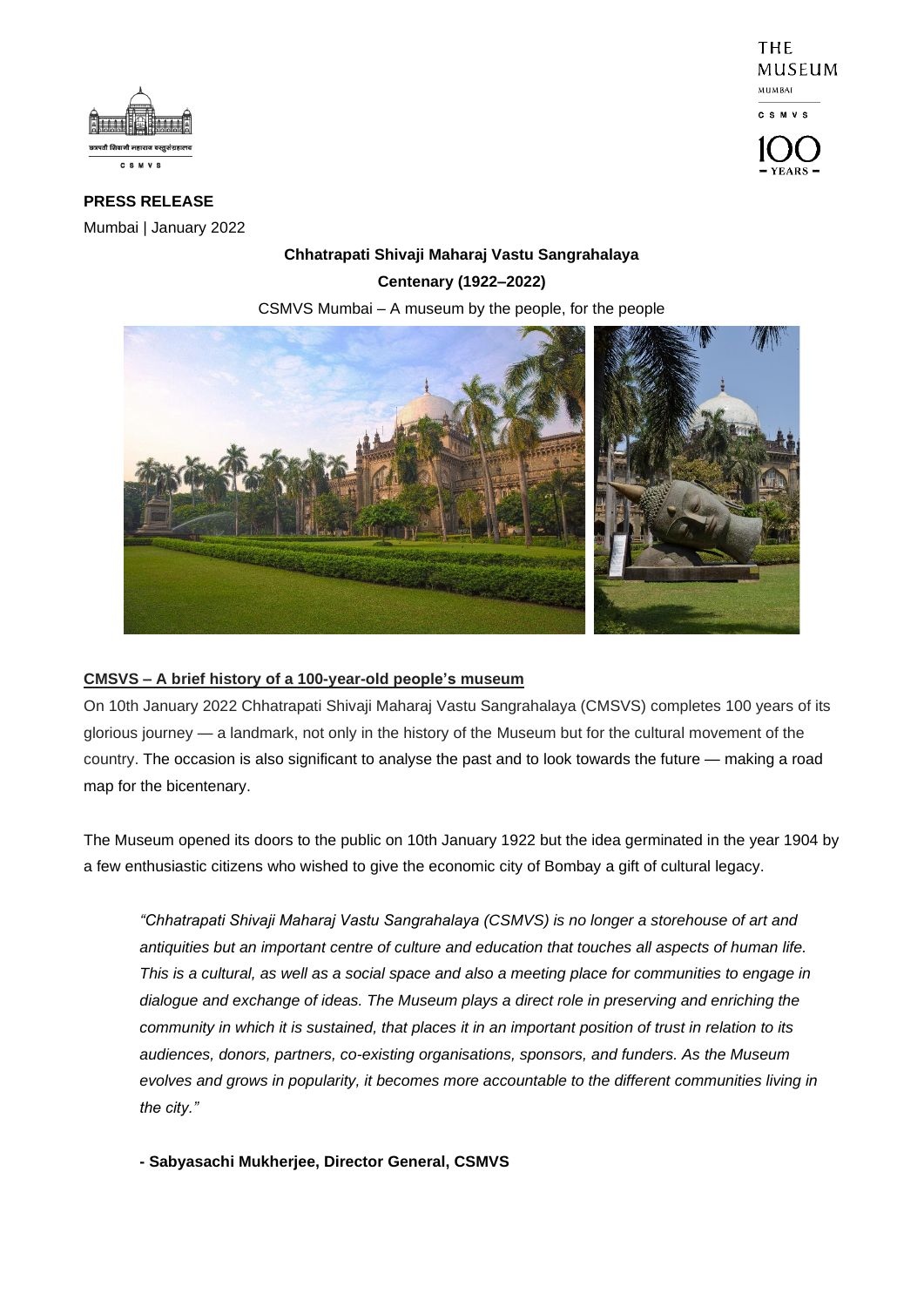#### **A people's idea creates the Museum**

In 1904, a resolution was passed by the Government of Bombay Presidency and a committee was formed to determine the feasibility of having a public Museum in Bombay. Some of the eminent citizens of the city — Sir Pherozeshah Mehta, Sir Ibrahim Rahimtulla and Sir Vithaldas Thackeray, were members of this committee. Henry Cousens (the then-Superintendent of the Archaeological Survey, Western Circle) and Lord Lamington, the then Governor of Bombay were extremely supportive of the proposal. It was proposed that the Museum of Art and Archaeology should be combined with a Museum of Science and Natural History and Industrial Art. The members of the Board also desired that **the Museum should inspire and give stimulus to visitors, and especially to the children and youth of India, and that the main objective of the Museum should be educational.**

At a public meeting held in August 1905 at the Town Hall, it was resolved that a Public Museum and Library would be built to commemorate the proposed visit of the Prince and Princess of Wales to the city of Bombay. The meeting was attended by luminaries like Sir Pherozeshah Mehta, Justice Chandavarkar, Justice Badruddin Tyabji, Narottamdas Gokuldas, David Sassoon, Jamsetjee Jeejeebhoy, Sir Kikabhai Premchand, among others. The Government agreed to the proposal for a museum and provided its present site, a semicircular plot of land aptly called the "Crescent site" on the condition that the citizens of Bombay create an autonomous body and undertake the responsibility of running the Museum. The Museum thus is an autonomous body not supported by the government but fully supported by public-private partnerships. The Foundation Stone of the Museum was laid by the HRH the Prince of Wales on 11th November 1905, and the Museum was named the Prince of Wales Museum of Western India.

In 1915, during World War I, the Museum building was used as a military hospital and named Lady Hardinge War Hospital. The galleries of the building were temporarily converted into hospital wards to serve the wounded soldiers. It was later used as a Children's Welfare Centre. It was only around the mid-1920s that the Trustees of the Museum could take charge of the main building and start hosting various collections in the Museum premises. The following year (1921) was geared towards acquiring collections.

## **The Museum opened to the public**

The Museum was formally opened for the public on 10th January 1922. During the inauguration ceremony of the Museum, the Chairman of the Board of Trustees Mr. J.T. Brander mentioned, "*Museum should be largely an institution of foundation for promoting research in all branches of science and knowledge and not only a museum of curiosities for the sightseer*."

The Honourable Lady Lloyd (wife of His Excellency Sir G.A. Lloyd, the Governor of Bombay), commented on the occasion, "*If those functions are adequately performed by a museum, the stranger who visits it will have the history of its community unrolled before his eyes, he will be presented with a fascinating picture of the natural surroundings in which the community lives, of the varieties of its climate, and its achievements in every sphere of art and science. Once such respect is achieved - the demand for a great Museum must arise and*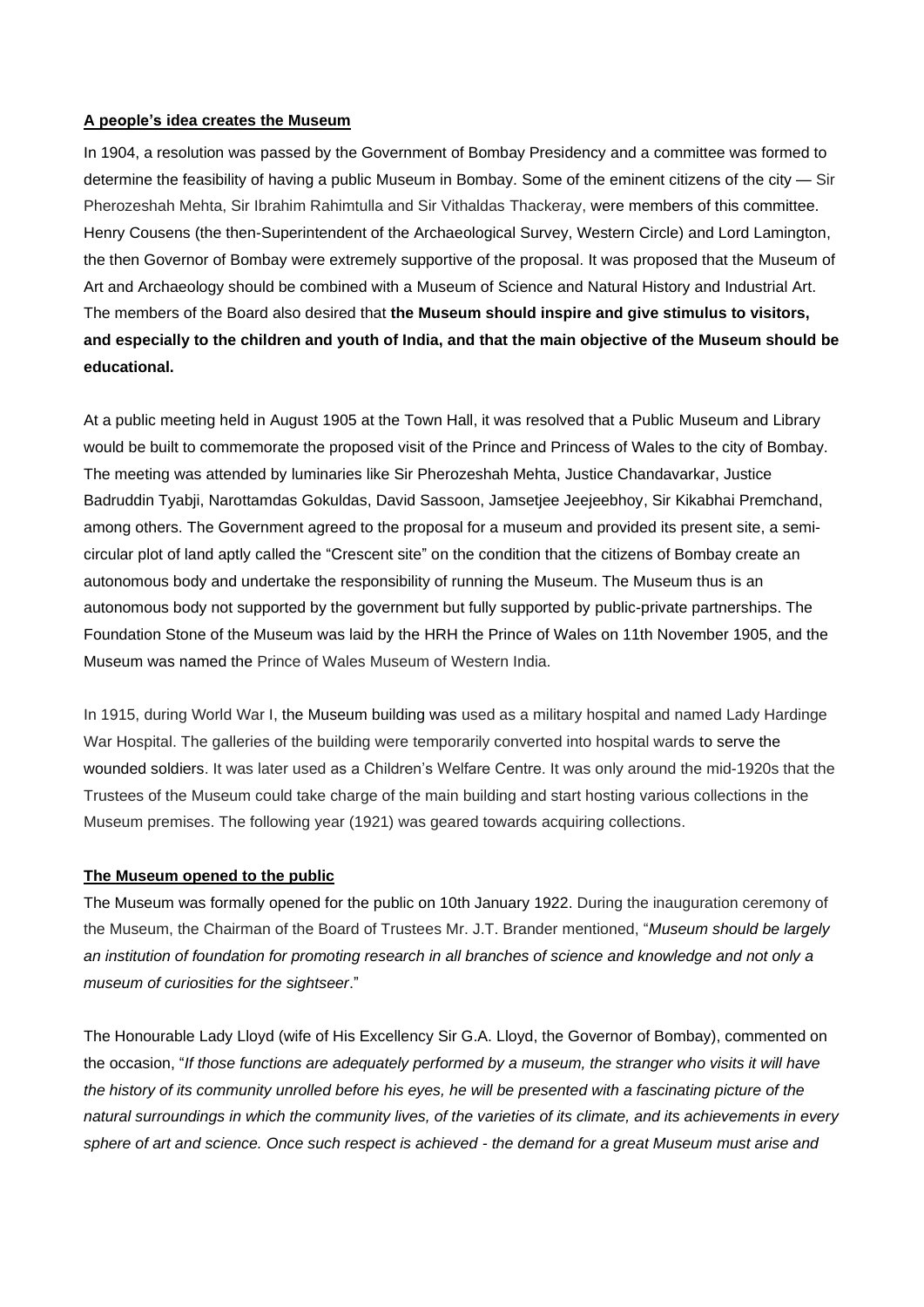*those who do not support it are depriving the credit of the community. Fortunately, here, in Bombay, there have not been lacking generous supporters of this Museum."*

Today when we are celebrating the completion of 100 years, we believe that we catered to this concern and have become the **Museum of ideas, research, and knowledge dissemination** rather than just confined to "*only a museum of curiosities for the sightseer*."

## **Building a diverse collection for people**

The initial years of the Museum were the years of institutional building and chalking out the road map for the future. Even before the formal inauguration of the Museum, many individuals and institutions of the city of Bombay came forward and gifted collections to the Museum or gave them on permanent loan. **The first object came to the Museum in the year 1906** — a plaster cast head of the Buddha created and donated by Lockwood Kipling.

The priceless artefacts from the Buddhist site of Mirpurkhas, excavated by renowned archaeologist Henry Cousens in 1909 are an important part of the Museum collection. Seth Purushottam Mavji's collection of antiquities and miniatures was purchased by the Trustees in 1915, and antiquities acquired from the Archaeological Survey of India have enriched the grand collection of the Museum.

The year 1922 was marked with the bequest received by Sir Ratan Tata. The encyclopaedic collection built up by Sir Ratan Tata was displayed in his house at York House London. The collection was bequeathed to this Museum according to his will and was executed by his wife Navajbai, who not only helped the Museum to bring the collection from London but also helped for its proper display in the Museum. In the subsequent years, in 1933, the collection of Sir Dorab Tata, the elder brother of Sir Ratan Tata came to the Museum as a bequest. Besides outstanding Indian antiquities such as textiles, arms, bronzes, and paintings, the Tata collection also comprises of European, East-Asian, and Southeast Asian art as part of this magnanimous gift. Both the collections laid the foundation of **the encyclopaedic nature of the Museum making it perhaps one of the few private Museums having such a diverse world collection in India.** The Tata collections also complete 100 years in 2022 and the Museum plans to organize an exhibition dedicated to the collection. The Museum believes that culture dissolves boundaries and celebrates the human spirit of creativity.

In the year 1923, The Natural History Section was jointly established by the Bombay Natural History Society and the Trustees of the Museum. The Society brought their collection to the Museum. An attractive collection of the minerals of Bombay Island gathered by Mr. Jayme Ribeiro was also donated to the Museum. Dr. Salim Ali, the famous ornithologist, was the first Guide lecturer of this section. A significant collection of antiquities was lent to the Museum by the Bombay Branch of the Royal Asiatic Society. In the year 1928, the Trustees acquired the collection of decorative arts from the J.J. School of Art.

**Over the years, as the collection of the Museum increased, there was a need for more space and the Museum had to build extensions to the original building** in the year 1938.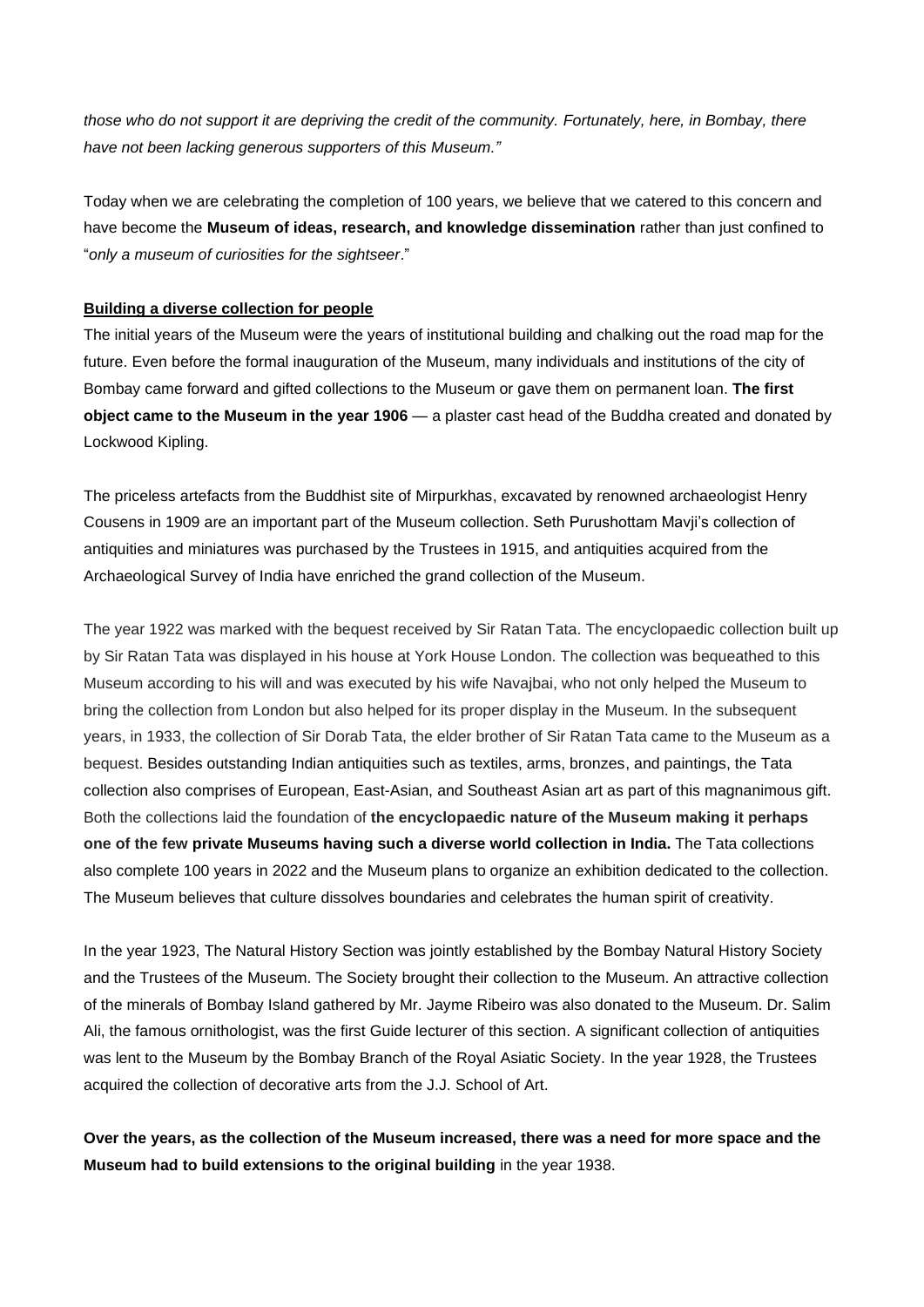Over the past century, the Museum's wide-ranging collections have grown to about **70,000 objects, telling the human story, especially of the Indian subcontinent, right from pre-historic time to the present**. A multitude of other collections bequeathed to the Museum by individual collectors enriched the repository of the Museum to a great extent. The collection includes the gracious gifts received from Sir Akbar Hydari, Alma Latifi, Amravati Gupta, Karl Khandalavala, Veena Shroff, Dr. Pheroza Godrej and Pauline Rohatgi, Ernst and Mischa Jenkel, and Kuldip Singh. Catering to the needs of contemporary art lovers, Jehangir Nicholson's collection of works of modern and contemporary arts from India is also housed at the Museum premises. This collection is currently on a 15-year loan to the Museum and it has added a modern and contemporary dimension to the Museum's collection.

**CSMVS continues to collect objects and its curators are actively engaged in researching the collections. The findings of these researches are shared with the visitors through the gallery displays and temporary exhibitions, high-quality publications, public lectures, events, and through social media.** 

#### **Creating and sharing knowledge**

The Museum has not only been a repository of artefacts but a centre for research and education. Since the beginning, the Museum has played a very crucial role in sharing knowledge and education to the public through various initiatives. Art historians from all over the world have consulted and visited the Museum for research work. The Museum publishes a Research Journal annually, having revived the former Prince of Wales Research Bulletin after a gap of 43 years, to encourage original research among senior and young scholars in the field of art history and archaeology. **The Museum also publishes exhibition catalogues, collection-based catalogues, research publications, and children's books.**

Since its inception, education has been at the heart of the Museum's pursuit. In 2019, the Museum opened Mumbai's first Children's Museum. Nestled amidst a grove of trees on the same campus, the Children's Museum is a contemporary structure offering a wide range of activities and programmes for children including exhibitions, workshops, activities. It aims at helping children think critically about their world around. The Museum's flagship programme — Museum on Wheels, takes exhibitions across Maharashtra and Gujarat to schools and educational institutions in a bus. In 2020, a second bus has been added to the fleet ensuring that the initiative reaches out to nearly 1 million children across India.

#### *In the context of children's education,*

*"The whole idea was to create a separate and independent space for children who unfortunately have limited access to informal cultural spaces in the city where they can learn to experience and understand what is unfamiliar to them while acquiring new sets of values and new frames of thought in harmony with their surroundings.*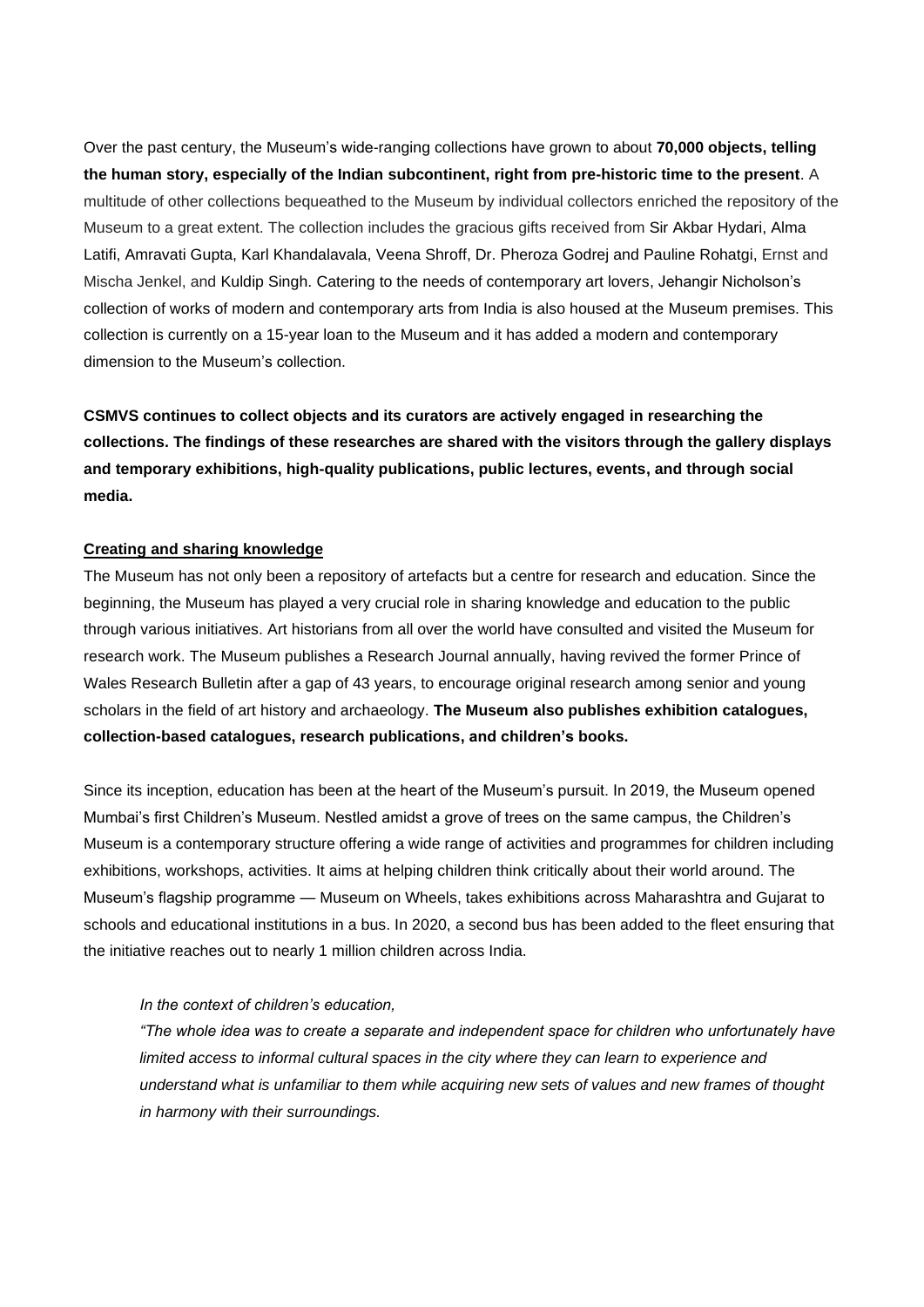*CSMVS Children's Museum will be 'for the children, by the children'. It will be a space for child's curiosity and enhance and reinstate the nature-culture bond that is fast vanishing from our busy city life. It is our responsibility as a major cultural institution of Mumbai to think about children in a futuristic manner and establish a space for better engagement with histories and the arts."*

#### **- Sabyasachi Mukherjee, Director General, CSMVS**

### **Exhibitions and a global approach**

The Museum's role as the custodian of the country's heritage has been carried out sincerely and wholeheartedly for all these years. There has been an exchange of objects, exchange of ideas, and exchange of knowledge with museums from all over India and also with museums abroad.

The Museum collaborates with various other institutes and organises several exhibitions and lectures. The Museum was once selected as a nodal institution for the Festival of India exhibitions. It also presented exhibitions on Indian culture in Japan, Sweden, Mauritius, the USA, and the UK. To bring out the world cultures for our visitors, the Museum has initiated many landmark international exhibitions in collaborations, some examples such as *Mummy the Inside Story*, *Cyrus Cylinder and Ancient Persia* with the British Museum, London, *Indian Life and Landscape*, *Kalighat Paintings* with the V&A, London, and *Shakespeare First Folio* with British Library, London, *Tabiyat: Medicine and Healing* with the Wellcome Collection, London, *India and the World: A History in Nine Stories* with British Museum, London and 24 other Indian partners, *India & Netherlands in the Age Rembrandt* with Rijksmuseum, Netherlands. Exhibitions presenting collections from the rich repository of the Museum have also been organised over the years to showcase objects that are in the Museum's reserves.

## **A Green Museum**

CSMVS is conscious of its role as a global institute and is dedicated to discharging its responsibility towards preserving the environment. **It has a Green policy that provides a framework for the development of Green practices.** This steps deep into employee habits and is realised through harnessing solar energy, LED lighting, water conservation, and harvesting, no-plastic approach, and waste management. In 2019, the Museum received the highest Platinum rating under Existing Building Category from the Indian Green Building Council (IGBC) for global leadership in environmental management. CSMVS is probably the first Museum in the world located in a heritage building, in a heritage precinct to achieve such a distinction. The project has been supported by the Rotary Club of Bombay, Tata Steel, and Tata Chemicals. The clean Mumbai foundation also contributed equipment for the project.

## **A museum of the people, by the people, and for the people**

Speaking rightly about the spirit of the people of Bombay now Mumbai, the Prince of Wales remarked at the time of the foundation laying ceremony of the Museum "…*Today's ceremony is a practical proof of that public spirit of the people of Bombay about which I have so often heard…I hope that they, and all you who have helped to bring this public-spirited idea in a fulfilment will live long to see and enjoy what under wise and*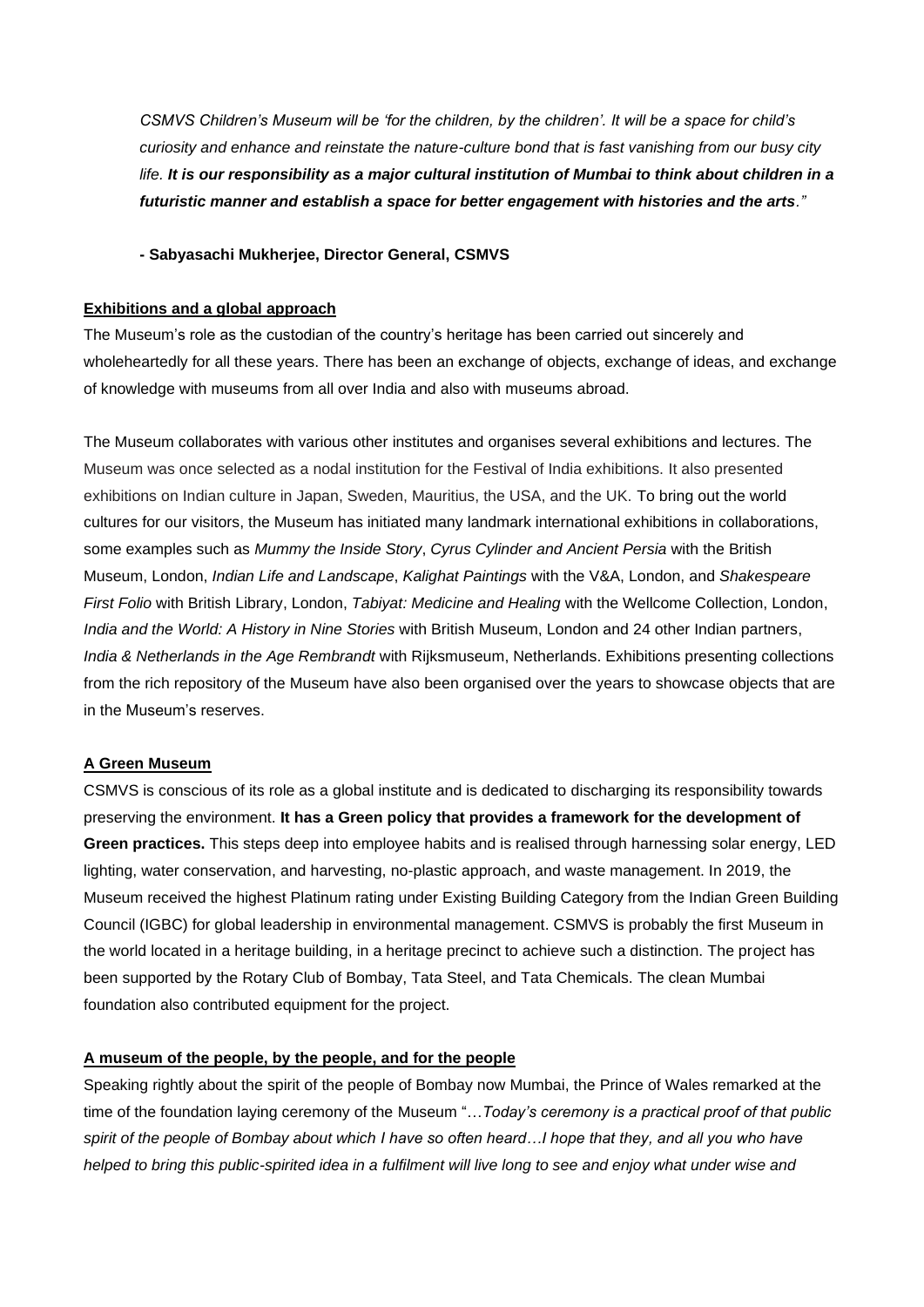*experienced direction may prove to be one of the most important beneficial institutions of Bombay*.*"* **The Museum has been built and sustained through grants and donations from the citizens of Bombay since its inception.** This public spirit of the people of Mumbai is still a driving force for the Museum. The Museum received its first donation, a sum of three lakh rupees, from one of the city's eminent citizens Mr. Carimbhoy Ibrahim. In its 100 years' journey, the Museum has received generous donations from many individuals, philanthropists, and corporate houses in the city such as Tata Trusts, Premchand Roychand Group, Bank of America, Citi, Tata Consultancy Services, Hemendra Kothari Foundation, Hikal, among several, and individual patrons like Dr. Devangana Desai, Dr. Pheroza Godrej, Harsha and Sudha Dehejia, among many. The Extension Wing was renovated to create a space for the conservation lab, galleries, and visiting exhibitions with the support of the Premchand Roychand family in 2002. With the support of Bank of America, the Museum opened in 2019 city's first Children's Museum. On the philosophy of – "if you cannot come to Museum, Museum will come to you", the Museum launched two mobile buses to reach out to the city and rural areas of Maharashtra with the support of Citi.

Philanthropy is at the soul of this city, the biggest strength of the economic capital of India. This philanthropy has been awarded to this Museum in various ways — in the form of financial support, collection, intellectual inputs, goodwill, and so on. The legacy still continues. Even at the time of the most difficult economic slowdown due to the Covid-19 pandemic, several friends and well-wishers extended themselves to provide financial and moral support to the Museum, by adopting objects from the Museum's collection and pledging for their care and study. This support not only enabled the Museum to sustain financially but also reinvigorated the spirits of the people working in the culture sector, in times of such despair.

#### **Looking ahead – a futuristic approach**

Over the years things have changed — the city of Bombay was renamed Mumbai and the Prince of Wales Museum has been renamed as the Chhatrapati Shivaji Maharaj Vastu Sangrahalaya. The Museum too has evolved, and, in these 100 years, the Museum has always striven to fulfil its original aim to create awareness and sensitivity towards heritage through its acquisitions, research, and creation of visitor-friendly experiences for the purposes of education, study and enjoyment. The Museum has been transformed into a world-class visitor space in its recent decades. It is widely visited by the diverse Indian demographic, local and across states, as well as visitors from all over the world.

Today, it is one of the most dynamic cultural spaces known for best museum practices, international collaborations and innovative projects. Over a million visitors every year experience a sense of joy and pride, and gain an understanding of human history as they stroll through the Museum's galleries and beautiful heritage garden. Since the pandemic has been raging since over a year ago, CSMVS has provided many joyful and enriching experiences to its audiences online; the Museum played its role in healing society.

*Why is the CSMVS so special? It is a world set in its own beautiful garden— a museum to enthral children and grown-ups, residents and tourists. Is there another museum where you can walk so easily from the Indus Valley and an edict of Ashoka, through great Hindu, Buddhist and Jain*